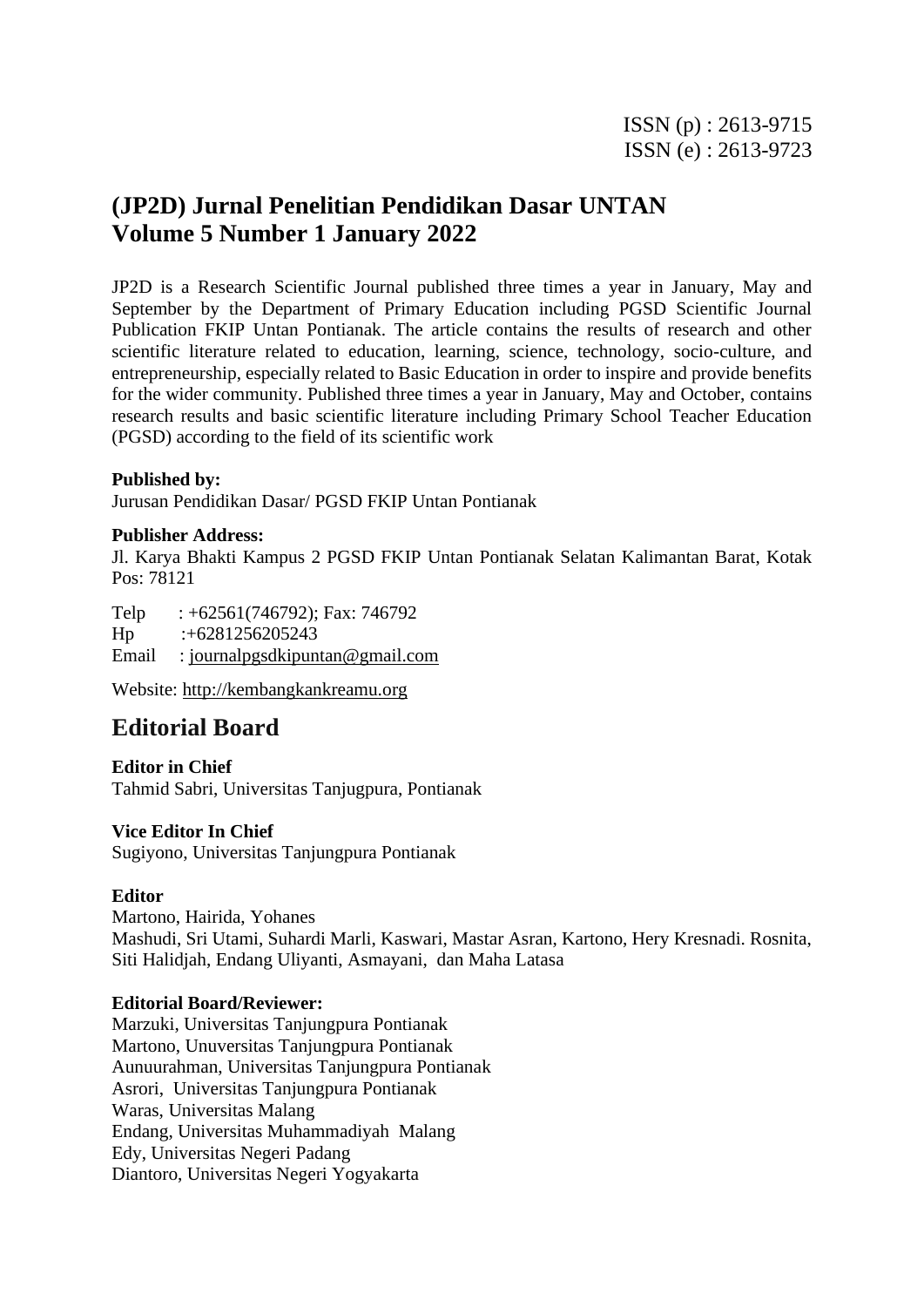Efendi, Universitas Malang Meilina Hartono, Universitas Bima Nusantara Jakarta [Bambang Sumintono,](javascript:openRTWindow() Universiti Malaya, Malaysia [David Treagust,](javascript:openRTWindow() Curtin University, Australia [Aswandi Aswandi,](javascript:openRTWindow() Universitas Tanjungpura, Indonesia

#### **IT Support Team**

Hery Kresnadi (PGSD FKIP Untan) Kartono (PGSD FKIP Untan) Sugiyono (PGSD FKIP Untan)) Heny Sulistiani (PGSD FKIP Untan) Fandi (PGSD FKIP Untan) Ismail (PGSD FKIP Untan)